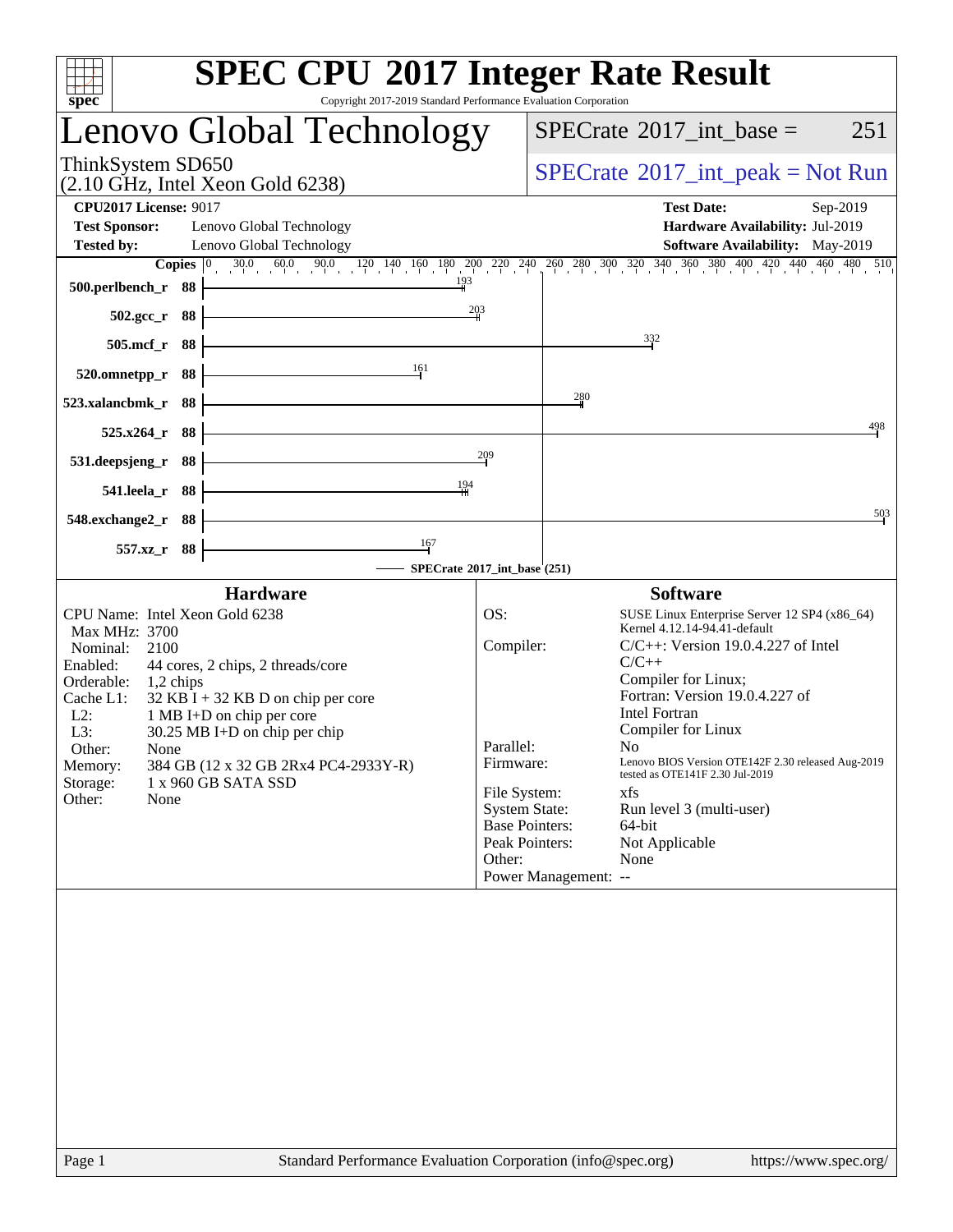

#### **[SPEC CPU](http://www.spec.org/auto/cpu2017/Docs/result-fields.html#SPECCPU2017IntegerRateResult)[2017 Integer Rate Result](http://www.spec.org/auto/cpu2017/Docs/result-fields.html#SPECCPU2017IntegerRateResult)** Copyright 2017-2019 Standard Performance Evaluation Corporation

## Lenovo Global Technology

[SPECrate](http://www.spec.org/auto/cpu2017/Docs/result-fields.html#SPECrate2017intbase)<sup>®</sup>2017 int base = 251

(2.10 GHz, Intel Xeon Gold 6238)

ThinkSystem SD650  $SPECrate^{\circ}2017$  $SPECrate^{\circ}2017$ \_int\_peak = Not Run

**[Test Sponsor:](http://www.spec.org/auto/cpu2017/Docs/result-fields.html#TestSponsor)** Lenovo Global Technology **[Hardware Availability:](http://www.spec.org/auto/cpu2017/Docs/result-fields.html#HardwareAvailability)** Jul-2019

**[CPU2017 License:](http://www.spec.org/auto/cpu2017/Docs/result-fields.html#CPU2017License)** 9017 **[Test Date:](http://www.spec.org/auto/cpu2017/Docs/result-fields.html#TestDate)** Sep-2019 **[Tested by:](http://www.spec.org/auto/cpu2017/Docs/result-fields.html#Testedby)** Lenovo Global Technology **[Software Availability:](http://www.spec.org/auto/cpu2017/Docs/result-fields.html#SoftwareAvailability)** May-2019

### **[Results Table](http://www.spec.org/auto/cpu2017/Docs/result-fields.html#ResultsTable)**

|                                                     | <b>Base</b>   |                |       |                | <b>Peak</b> |                |       |               |                |              |                |              |                |              |
|-----------------------------------------------------|---------------|----------------|-------|----------------|-------------|----------------|-------|---------------|----------------|--------------|----------------|--------------|----------------|--------------|
| <b>Benchmark</b>                                    | <b>Copies</b> | <b>Seconds</b> | Ratio | <b>Seconds</b> | Ratio       | <b>Seconds</b> | Ratio | <b>Copies</b> | <b>Seconds</b> | <b>Ratio</b> | <b>Seconds</b> | <b>Ratio</b> | <b>Seconds</b> | <b>Ratio</b> |
| 500.perlbench_r                                     | 88            | 726            | 193   | 732            | 192         | 725            | 193   |               |                |              |                |              |                |              |
| $502.\text{gcc\_r}$                                 | 88            | 615            | 203   | 617            | 202         | 611            | 204   |               |                |              |                |              |                |              |
| 505.mcf r                                           | 88            | 428            | 332   | 428            | 332         | 428            | 332   |               |                |              |                |              |                |              |
| 520.omnetpp_r                                       | 88            | 718            | 161   | 716            | 161         | 720            | 160   |               |                |              |                |              |                |              |
| 523.xalancbmk_r                                     | 88            | 331            | 281   | 332            | 280         | 333            | 279   |               |                |              |                |              |                |              |
| 525.x264 r                                          | 88            | 309            | 498   | 309            | 499         | 309            | 498   |               |                |              |                |              |                |              |
| 531.deepsjeng_r                                     | 88            | 482            | 209   | 482            | 209         | 482            | 209   |               |                |              |                |              |                |              |
| 541.leela r                                         | 88            | 744            | 196   | 751            | <u>194</u>  | 761            | 192   |               |                |              |                |              |                |              |
| 548.exchange2_r                                     | 88            | 458            | 503   | 458            | 503         | 458            | 504   |               |                |              |                |              |                |              |
| 557.xz r                                            | 88            | 571            | 167   | 569            | 167         | 570            | 167   |               |                |              |                |              |                |              |
| $SPECrate^{\circ}2017$ int base =<br>251            |               |                |       |                |             |                |       |               |                |              |                |              |                |              |
| $SPECrate^{\circ}2017$ int peak =<br><b>Not Run</b> |               |                |       |                |             |                |       |               |                |              |                |              |                |              |

Results appear in the [order in which they were run](http://www.spec.org/auto/cpu2017/Docs/result-fields.html#RunOrder). Bold underlined text [indicates a median measurement](http://www.spec.org/auto/cpu2017/Docs/result-fields.html#Median).

#### **[Submit Notes](http://www.spec.org/auto/cpu2017/Docs/result-fields.html#SubmitNotes)**

 The numactl mechanism was used to bind copies to processors. The config file option 'submit' was used to generate numactl commands to bind each copy to a specific processor. For details, please see the config file.

### **[Operating System Notes](http://www.spec.org/auto/cpu2017/Docs/result-fields.html#OperatingSystemNotes)**

Stack size set to unlimited using "ulimit -s unlimited"

#### **[General Notes](http://www.spec.org/auto/cpu2017/Docs/result-fields.html#GeneralNotes)**

Environment variables set by runcpu before the start of the run: LD\_LIBRARY\_PATH = "/home/cpu2017-1.0.5-ic19.0u4/lib/intel64"

 Binaries compiled on a system with 1x Intel Core i9-799X CPU + 32GB RAM memory using Redhat Enterprise Linux 7.5 Transparent Huge Pages enabled by default Prior to runcpu invocation Filesystem page cache synced and cleared with: sync; echo 3> /proc/sys/vm/drop\_caches runcpu command invoked through numactl i.e.: numactl --interleave=all runcpu <etc> NA: The test sponsor attests, as of date of publication, that CVE-2017-5754 (Meltdown) is mitigated in the system as tested and documented. Yes: The test sponsor attests, as of date of publication, that CVE-2017-5753 (Spectre variant 1) is mitigated in the system as tested and documented. Yes: The test sponsor attests, as of date of publication, that CVE-2017-5715 (Spectre variant 2)

**(Continued on next page)**

| Page 2 | Standard Performance Evaluation Corporation (info@spec.org) | https://www.spec.org/ |
|--------|-------------------------------------------------------------|-----------------------|
|--------|-------------------------------------------------------------|-----------------------|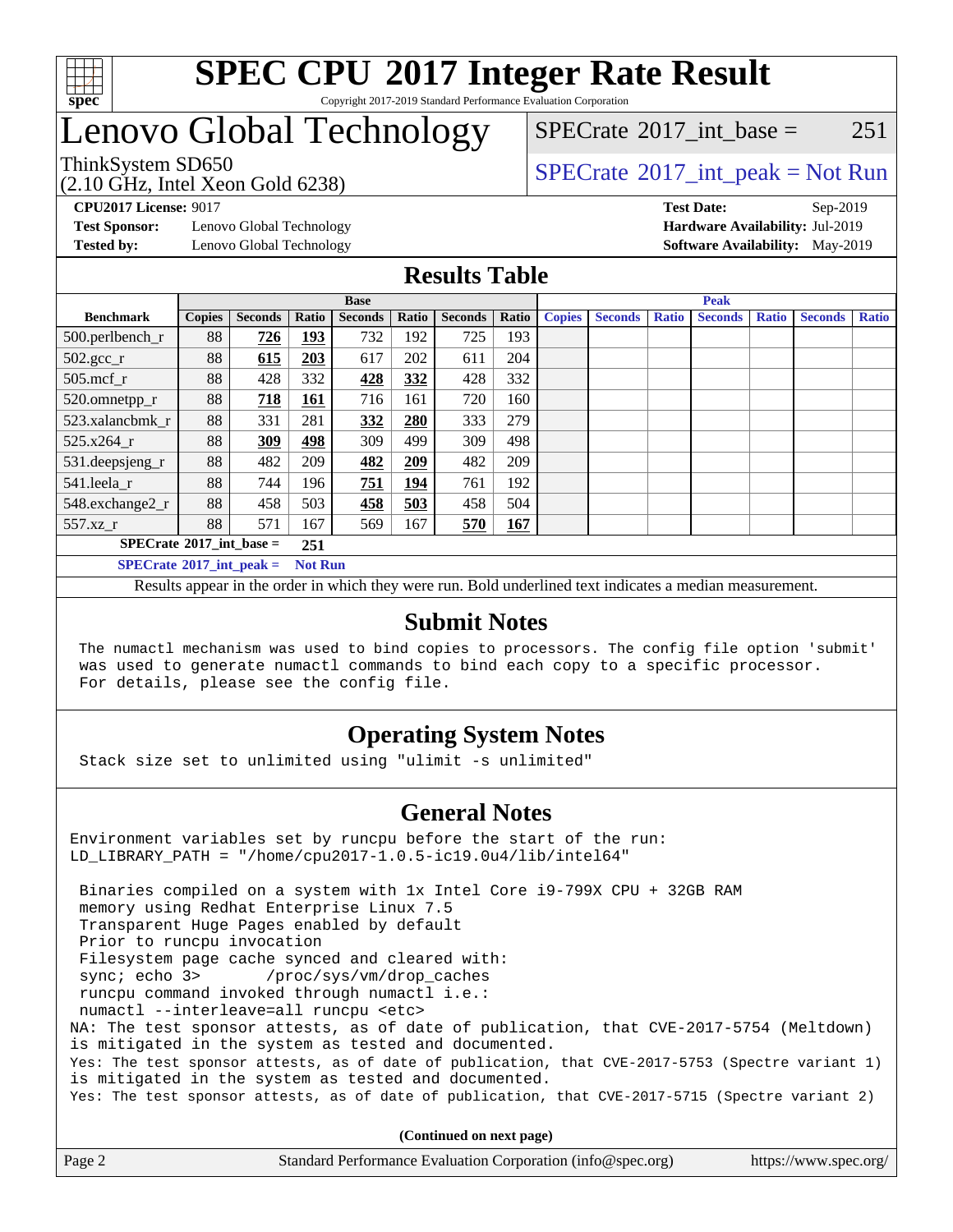

Copyright 2017-2019 Standard Performance Evaluation Corporation

### Lenovo Global Technology

 $SPECTate^{\circledast}2017$  int base = 251

(2.10 GHz, Intel Xeon Gold 6238)

ThinkSystem SD650  $SPECrate@2017$  $SPECrate@2017$ \_int\_peak = Not Run

**[Test Sponsor:](http://www.spec.org/auto/cpu2017/Docs/result-fields.html#TestSponsor)** Lenovo Global Technology **[Hardware Availability:](http://www.spec.org/auto/cpu2017/Docs/result-fields.html#HardwareAvailability)** Jul-2019 **[Tested by:](http://www.spec.org/auto/cpu2017/Docs/result-fields.html#Testedby)** Lenovo Global Technology **[Software Availability:](http://www.spec.org/auto/cpu2017/Docs/result-fields.html#SoftwareAvailability)** May-2019

**[CPU2017 License:](http://www.spec.org/auto/cpu2017/Docs/result-fields.html#CPU2017License)** 9017 **[Test Date:](http://www.spec.org/auto/cpu2017/Docs/result-fields.html#TestDate)** Sep-2019

#### **[General Notes \(Continued\)](http://www.spec.org/auto/cpu2017/Docs/result-fields.html#GeneralNotes)**

Page 3 Standard Performance Evaluation Corporation [\(info@spec.org\)](mailto:info@spec.org) <https://www.spec.org/> is mitigated in the system as tested and documented. Yes: The test sponsor attests, as of date of publication, that CVE-2018-3640 (Spectre variant 3a) is mitigated in the system as tested and documented. Yes: The test sponsor attests, as of date of publication, that CVE-2018-3639 (Spectre variant 4) is mitigated in the system as tested and documented. **[Platform Notes](http://www.spec.org/auto/cpu2017/Docs/result-fields.html#PlatformNotes)** BIOS configuration: Choose Operating Mode set to Maximum Performance and then set it to Custom Mode MONITOR/MWAIT set to Enable DCU Streamer Prefetcher set to Disable SNC set to Enable LLC dead line alloc set to Disable Sysinfo program /home/cpu2017-1.0.5-ic19.0u4/bin/sysinfo Rev: r5974 of 2018-05-19 9bcde8f2999c33d61f64985e45859ea9 running on linux-55rv Fri Sep 27 19:45:09 2019 SUT (System Under Test) info as seen by some common utilities. For more information on this section, see <https://www.spec.org/cpu2017/Docs/config.html#sysinfo> From /proc/cpuinfo model name : Intel(R) Xeon(R) Gold 6238 CPU @ 2.10GHz 2 "physical id"s (chips) 88 "processors" cores, siblings (Caution: counting these is hw and system dependent. The following excerpts from /proc/cpuinfo might not be reliable. Use with caution.) cpu cores : 22 siblings : 44 physical 0: cores 0 1 2 3 4 5 8 9 10 11 12 16 17 18 19 20 21 24 25 26 27 28 physical 1: cores 0 1 2 3 4 5 8 9 10 11 12 16 17 18 19 20 21 24 25 26 27 28 From lscpu: Architecture: x86\_64 CPU op-mode(s): 32-bit, 64-bit Byte Order: Little Endian CPU(s): 88 On-line CPU(s) list: 0-87 Thread(s) per core: 2 Core(s) per socket: 22 Socket(s): 2 NUMA node(s): 4 Vendor ID: GenuineIntel CPU family: 6 Model: 85 **(Continued on next page)**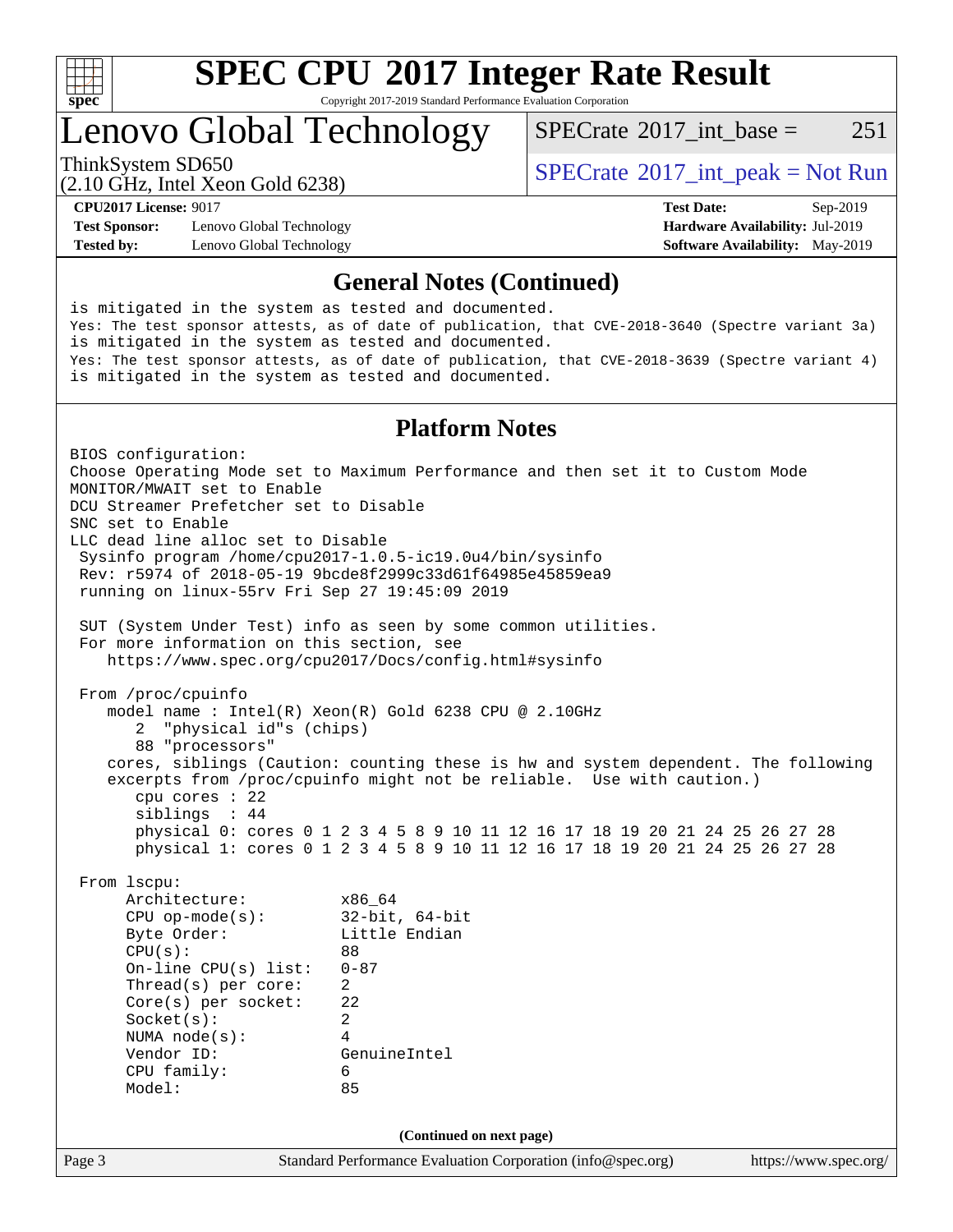

Copyright 2017-2019 Standard Performance Evaluation Corporation

Lenovo Global Technology

 $SPECTate@2017_int\_base =$  251

(2.10 GHz, Intel Xeon Gold 6238)

ThinkSystem SD650<br>
(2.10 GHz, Intel Xeon Gold 6238)<br> [SPECrate](http://www.spec.org/auto/cpu2017/Docs/result-fields.html#SPECrate2017intpeak)®[2017\\_int\\_peak = N](http://www.spec.org/auto/cpu2017/Docs/result-fields.html#SPECrate2017intpeak)ot Run

**[CPU2017 License:](http://www.spec.org/auto/cpu2017/Docs/result-fields.html#CPU2017License)** 9017 **[Test Date:](http://www.spec.org/auto/cpu2017/Docs/result-fields.html#TestDate)** Sep-2019

**[Test Sponsor:](http://www.spec.org/auto/cpu2017/Docs/result-fields.html#TestSponsor)** Lenovo Global Technology **[Hardware Availability:](http://www.spec.org/auto/cpu2017/Docs/result-fields.html#HardwareAvailability)** Jul-2019 **[Tested by:](http://www.spec.org/auto/cpu2017/Docs/result-fields.html#Testedby)** Lenovo Global Technology **[Software Availability:](http://www.spec.org/auto/cpu2017/Docs/result-fields.html#SoftwareAvailability)** May-2019

#### **[Platform Notes \(Continued\)](http://www.spec.org/auto/cpu2017/Docs/result-fields.html#PlatformNotes)**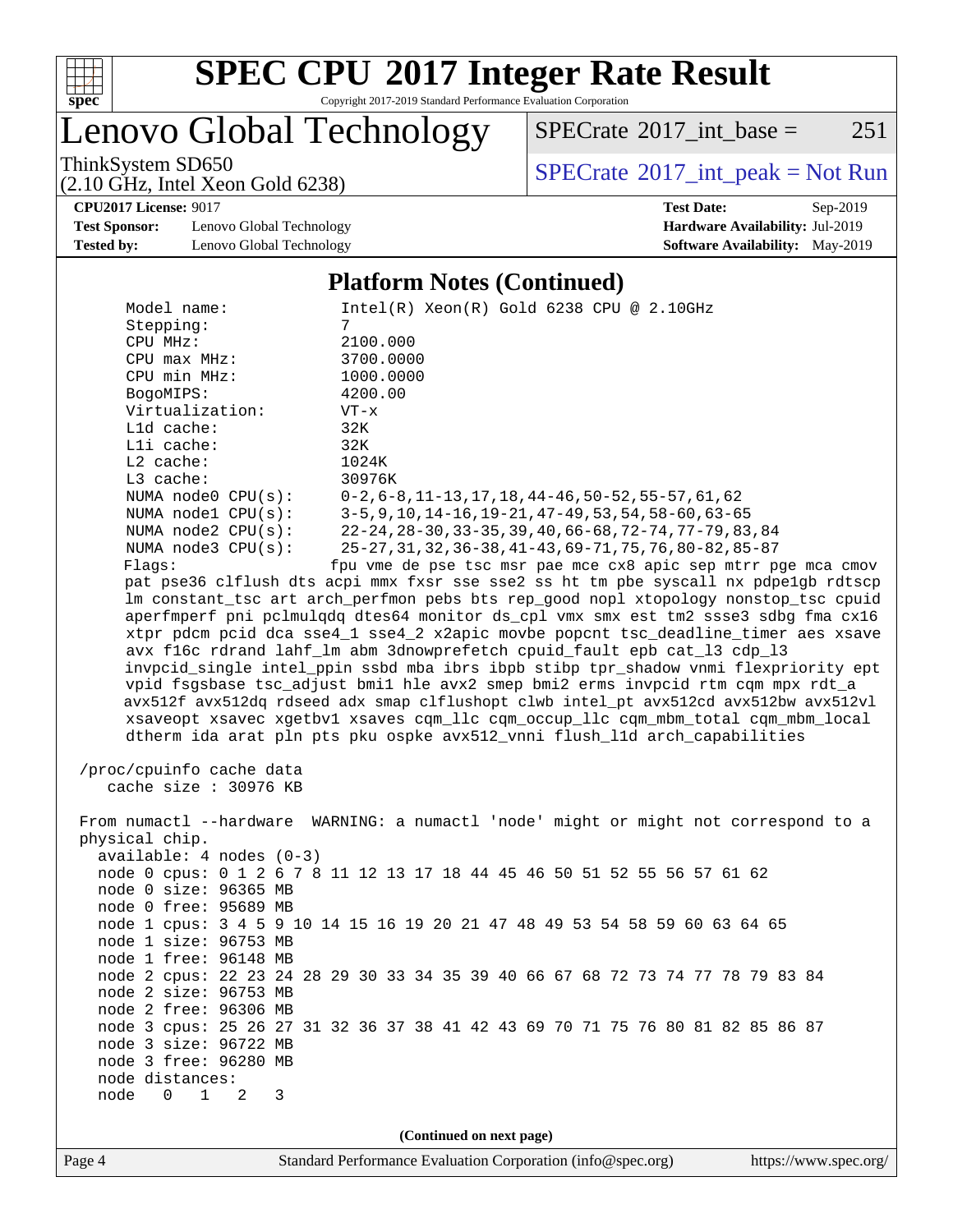

Page 5 Standard Performance Evaluation Corporation [\(info@spec.org\)](mailto:info@spec.org) <https://www.spec.org/>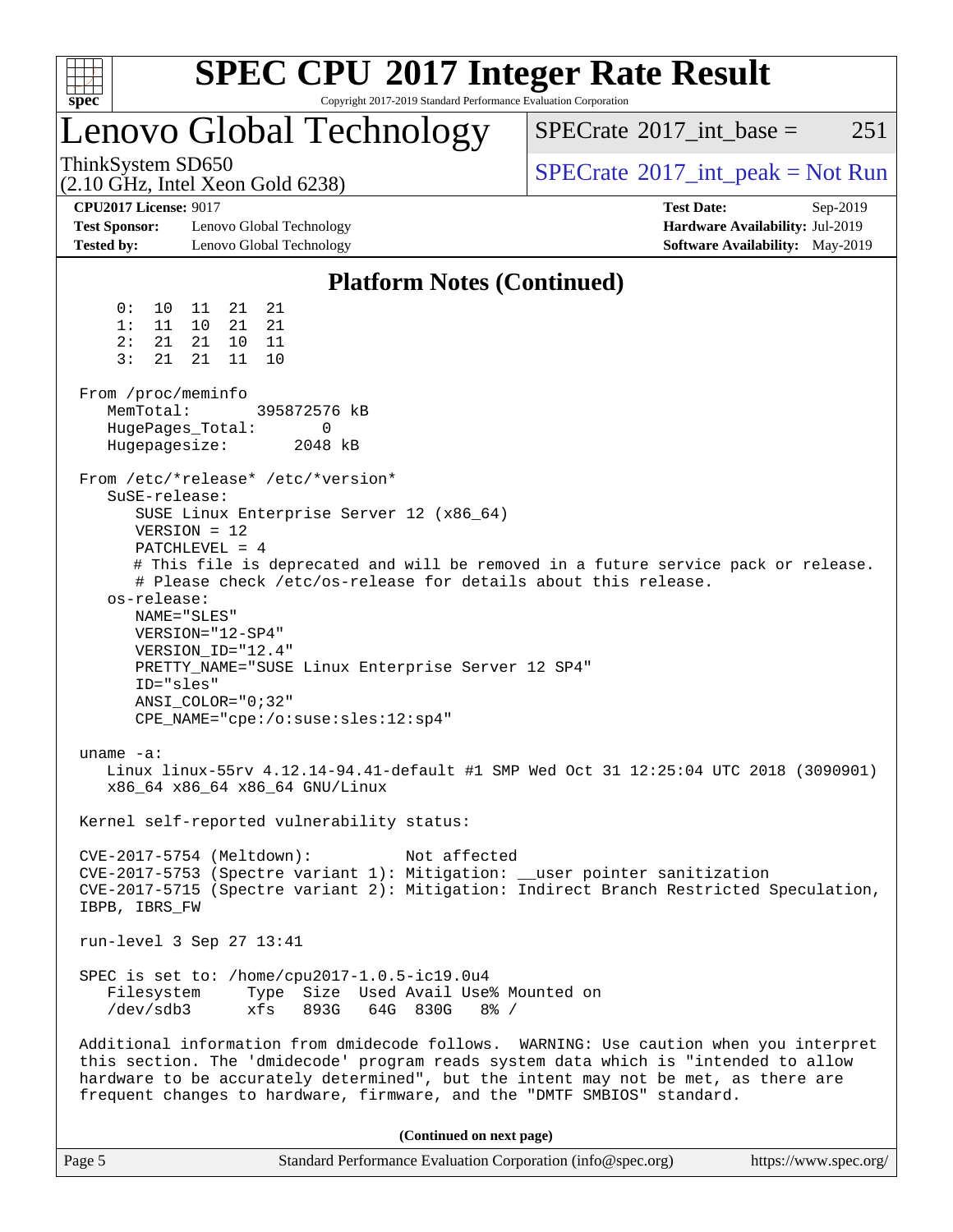

Copyright 2017-2019 Standard Performance Evaluation Corporation

### Lenovo Global Technology

 $SPECTate$ <sup>®</sup>[2017\\_int\\_base =](http://www.spec.org/auto/cpu2017/Docs/result-fields.html#SPECrate2017intbase) 251

(2.10 GHz, Intel Xeon Gold 6238)

ThinkSystem SD650  $SPECrate^{\circ}2017$  $SPECrate^{\circ}2017$ \_int\_peak = Not Run

**[Test Sponsor:](http://www.spec.org/auto/cpu2017/Docs/result-fields.html#TestSponsor)** Lenovo Global Technology **[Hardware Availability:](http://www.spec.org/auto/cpu2017/Docs/result-fields.html#HardwareAvailability)** Jul-2019 **[Tested by:](http://www.spec.org/auto/cpu2017/Docs/result-fields.html#Testedby)** Lenovo Global Technology **[Software Availability:](http://www.spec.org/auto/cpu2017/Docs/result-fields.html#SoftwareAvailability)** May-2019

**[CPU2017 License:](http://www.spec.org/auto/cpu2017/Docs/result-fields.html#CPU2017License)** 9017 **[Test Date:](http://www.spec.org/auto/cpu2017/Docs/result-fields.html#TestDate)** Sep-2019

#### **[Platform Notes \(Continued\)](http://www.spec.org/auto/cpu2017/Docs/result-fields.html#PlatformNotes)**

 BIOS Lenovo -[OTE141F-2.30]- 07/02/2019 Memory: 4x NO DIMM NO DIMM 12x Samsung M393A4K40CB2-CVF 32 GB 2 rank 2933

(End of data from sysinfo program)

#### **[Compiler Version Notes](http://www.spec.org/auto/cpu2017/Docs/result-fields.html#CompilerVersionNotes)**

==============================================================================

C  $\vert$  500.perlbench\_r(base) 502.gcc\_r(base) 505.mcf\_r(base) | 525.x264\_r(base) 557.xz\_r(base)

------------------------------------------------------------------------------

Intel(R) C Intel(R) 64 Compiler for applications running on Intel(R)  $64$ , Version 19.0.4.227 Build 20190416 Copyright (C) 1985-2019 Intel Corporation. All rights reserved. ------------------------------------------------------------------------------

==============================================================================  $C++$  | 520.omnetpp\_r(base) 523.xalancbmk\_r(base) 531.deepsjeng\_r(base)

| 541.leela\_r(base)

------------------------------------------------------------------------------ Intel(R) C++ Intel(R) 64 Compiler for applications running on Intel(R) 64, Version 19.0.4.227 Build 20190416 Copyright (C) 1985-2019 Intel Corporation. All rights reserved.

------------------------------------------------------------------------------

==============================================================================

Fortran | 548.exchange2\_r(base)

------------------------------------------------------------------------------ Intel(R) Fortran Intel(R) 64 Compiler for applications running on Intel(R) 64, Version 19.0.4.227 Build 20190416 Copyright (C) 1985-2019 Intel Corporation. All rights reserved. ------------------------------------------------------------------------------

### **[Base Compiler Invocation](http://www.spec.org/auto/cpu2017/Docs/result-fields.html#BaseCompilerInvocation)**

[C benchmarks](http://www.spec.org/auto/cpu2017/Docs/result-fields.html#Cbenchmarks): [icc -m64 -std=c11](http://www.spec.org/cpu2017/results/res2019q4/cpu2017-20191014-19101.flags.html#user_CCbase_intel_icc_64bit_c11_33ee0cdaae7deeeab2a9725423ba97205ce30f63b9926c2519791662299b76a0318f32ddfffdc46587804de3178b4f9328c46fa7c2b0cd779d7a61945c91cd35)

[C++ benchmarks:](http://www.spec.org/auto/cpu2017/Docs/result-fields.html#CXXbenchmarks) [icpc -m64](http://www.spec.org/cpu2017/results/res2019q4/cpu2017-20191014-19101.flags.html#user_CXXbase_intel_icpc_64bit_4ecb2543ae3f1412ef961e0650ca070fec7b7afdcd6ed48761b84423119d1bf6bdf5cad15b44d48e7256388bc77273b966e5eb805aefd121eb22e9299b2ec9d9)

[Fortran benchmarks](http://www.spec.org/auto/cpu2017/Docs/result-fields.html#Fortranbenchmarks): [ifort -m64](http://www.spec.org/cpu2017/results/res2019q4/cpu2017-20191014-19101.flags.html#user_FCbase_intel_ifort_64bit_24f2bb282fbaeffd6157abe4f878425411749daecae9a33200eee2bee2fe76f3b89351d69a8130dd5949958ce389cf37ff59a95e7a40d588e8d3a57e0c3fd751)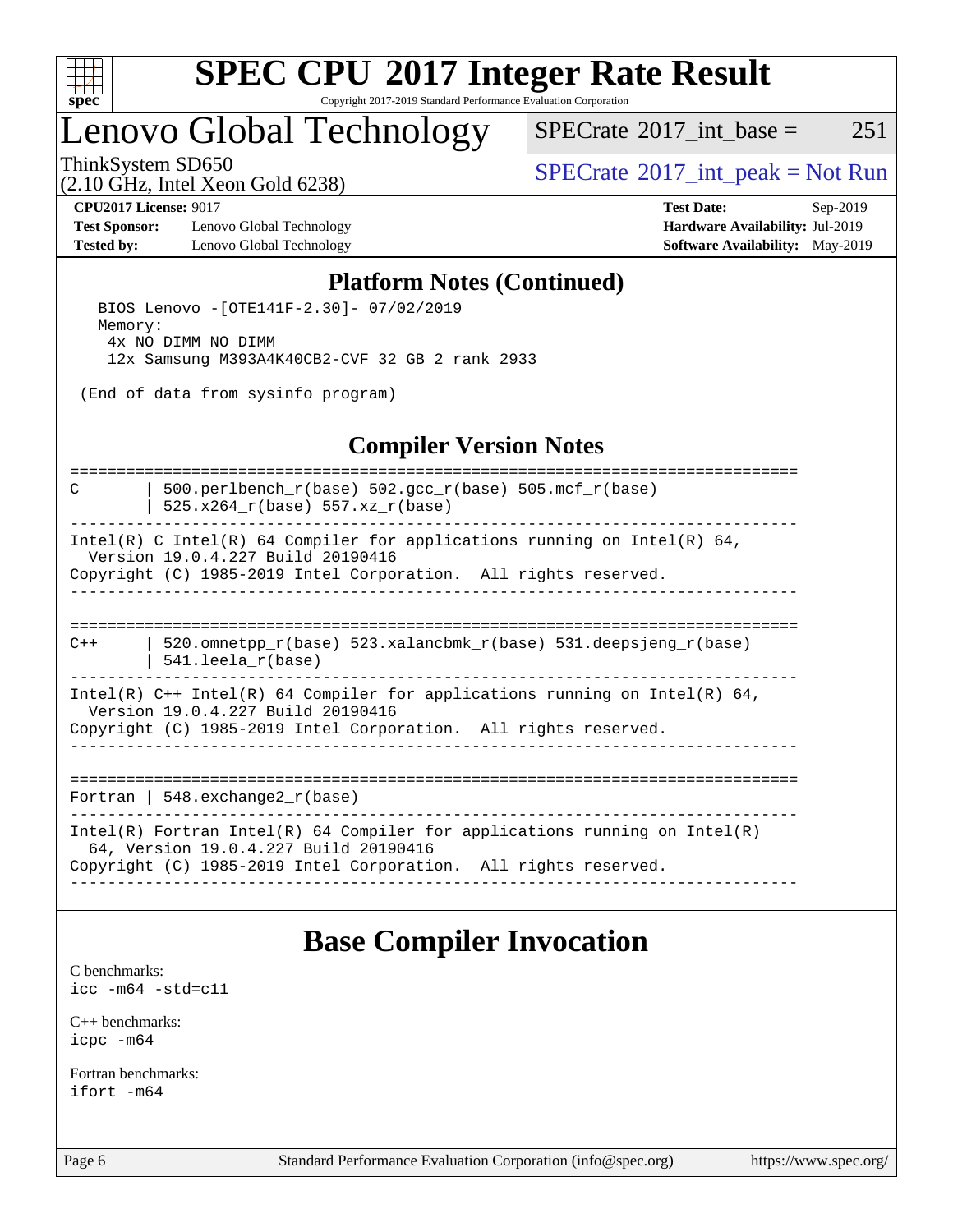

#### **[SPEC CPU](http://www.spec.org/auto/cpu2017/Docs/result-fields.html#SPECCPU2017IntegerRateResult)[2017 Integer Rate Result](http://www.spec.org/auto/cpu2017/Docs/result-fields.html#SPECCPU2017IntegerRateResult)** Copyright 2017-2019 Standard Performance Evaluation Corporation

### Lenovo Global Technology

 $SPECTate@2017\_int\_base = 251$ 

(2.10 GHz, Intel Xeon Gold 6238)

ThinkSystem SD650  $SPECrate@2017$  $SPECrate@2017$ \_int\_peak = Not Run

**[CPU2017 License:](http://www.spec.org/auto/cpu2017/Docs/result-fields.html#CPU2017License)** 9017 **[Test Date:](http://www.spec.org/auto/cpu2017/Docs/result-fields.html#TestDate)** Sep-2019

**[Test Sponsor:](http://www.spec.org/auto/cpu2017/Docs/result-fields.html#TestSponsor)** Lenovo Global Technology **[Hardware Availability:](http://www.spec.org/auto/cpu2017/Docs/result-fields.html#HardwareAvailability)** Jul-2019 **[Tested by:](http://www.spec.org/auto/cpu2017/Docs/result-fields.html#Testedby)** Lenovo Global Technology **[Software Availability:](http://www.spec.org/auto/cpu2017/Docs/result-fields.html#SoftwareAvailability)** May-2019

### **[Base Portability Flags](http://www.spec.org/auto/cpu2017/Docs/result-fields.html#BasePortabilityFlags)**

 500.perlbench\_r: [-DSPEC\\_LP64](http://www.spec.org/cpu2017/results/res2019q4/cpu2017-20191014-19101.flags.html#b500.perlbench_r_basePORTABILITY_DSPEC_LP64) [-DSPEC\\_LINUX\\_X64](http://www.spec.org/cpu2017/results/res2019q4/cpu2017-20191014-19101.flags.html#b500.perlbench_r_baseCPORTABILITY_DSPEC_LINUX_X64) 502.gcc\_r: [-DSPEC\\_LP64](http://www.spec.org/cpu2017/results/res2019q4/cpu2017-20191014-19101.flags.html#suite_basePORTABILITY502_gcc_r_DSPEC_LP64) 505.mcf\_r: [-DSPEC\\_LP64](http://www.spec.org/cpu2017/results/res2019q4/cpu2017-20191014-19101.flags.html#suite_basePORTABILITY505_mcf_r_DSPEC_LP64) 520.omnetpp\_r: [-DSPEC\\_LP64](http://www.spec.org/cpu2017/results/res2019q4/cpu2017-20191014-19101.flags.html#suite_basePORTABILITY520_omnetpp_r_DSPEC_LP64) 523.xalancbmk\_r: [-DSPEC\\_LP64](http://www.spec.org/cpu2017/results/res2019q4/cpu2017-20191014-19101.flags.html#suite_basePORTABILITY523_xalancbmk_r_DSPEC_LP64) [-DSPEC\\_LINUX](http://www.spec.org/cpu2017/results/res2019q4/cpu2017-20191014-19101.flags.html#b523.xalancbmk_r_baseCXXPORTABILITY_DSPEC_LINUX) 525.x264\_r: [-DSPEC\\_LP64](http://www.spec.org/cpu2017/results/res2019q4/cpu2017-20191014-19101.flags.html#suite_basePORTABILITY525_x264_r_DSPEC_LP64) 531.deepsjeng\_r: [-DSPEC\\_LP64](http://www.spec.org/cpu2017/results/res2019q4/cpu2017-20191014-19101.flags.html#suite_basePORTABILITY531_deepsjeng_r_DSPEC_LP64) 541.leela\_r: [-DSPEC\\_LP64](http://www.spec.org/cpu2017/results/res2019q4/cpu2017-20191014-19101.flags.html#suite_basePORTABILITY541_leela_r_DSPEC_LP64) 548.exchange2\_r: [-DSPEC\\_LP64](http://www.spec.org/cpu2017/results/res2019q4/cpu2017-20191014-19101.flags.html#suite_basePORTABILITY548_exchange2_r_DSPEC_LP64) 557.xz\_r: [-DSPEC\\_LP64](http://www.spec.org/cpu2017/results/res2019q4/cpu2017-20191014-19101.flags.html#suite_basePORTABILITY557_xz_r_DSPEC_LP64)

### **[Base Optimization Flags](http://www.spec.org/auto/cpu2017/Docs/result-fields.html#BaseOptimizationFlags)**

#### [C benchmarks](http://www.spec.org/auto/cpu2017/Docs/result-fields.html#Cbenchmarks):

[-Wl,-z,muldefs](http://www.spec.org/cpu2017/results/res2019q4/cpu2017-20191014-19101.flags.html#user_CCbase_link_force_multiple1_b4cbdb97b34bdee9ceefcfe54f4c8ea74255f0b02a4b23e853cdb0e18eb4525ac79b5a88067c842dd0ee6996c24547a27a4b99331201badda8798ef8a743f577) [-xCORE-AVX512](http://www.spec.org/cpu2017/results/res2019q4/cpu2017-20191014-19101.flags.html#user_CCbase_f-xCORE-AVX512) [-ipo](http://www.spec.org/cpu2017/results/res2019q4/cpu2017-20191014-19101.flags.html#user_CCbase_f-ipo) [-O3](http://www.spec.org/cpu2017/results/res2019q4/cpu2017-20191014-19101.flags.html#user_CCbase_f-O3) [-no-prec-div](http://www.spec.org/cpu2017/results/res2019q4/cpu2017-20191014-19101.flags.html#user_CCbase_f-no-prec-div) [-qopt-mem-layout-trans=4](http://www.spec.org/cpu2017/results/res2019q4/cpu2017-20191014-19101.flags.html#user_CCbase_f-qopt-mem-layout-trans_fa39e755916c150a61361b7846f310bcdf6f04e385ef281cadf3647acec3f0ae266d1a1d22d972a7087a248fd4e6ca390a3634700869573d231a252c784941a8) [-L/usr/local/IntelCompiler19/compilers\\_and\\_libraries\\_2019.4.227/linux/compiler/lib/intel64](http://www.spec.org/cpu2017/results/res2019q4/cpu2017-20191014-19101.flags.html#user_CCbase_qkmalloc_link_0ffe0cb02c68ef1b443a077c7888c10c67ca0d1dd7138472156f06a085bbad385f78d49618ad55dca9db3b1608e84afc2f69b4003b1d1ca498a9fc1462ccefda) [-lqkmalloc](http://www.spec.org/cpu2017/results/res2019q4/cpu2017-20191014-19101.flags.html#user_CCbase_qkmalloc_link_lib_79a818439969f771c6bc311cfd333c00fc099dad35c030f5aab9dda831713d2015205805422f83de8875488a2991c0a156aaa600e1f9138f8fc37004abc96dc5)

#### [C++ benchmarks](http://www.spec.org/auto/cpu2017/Docs/result-fields.html#CXXbenchmarks):

[-Wl,-z,muldefs](http://www.spec.org/cpu2017/results/res2019q4/cpu2017-20191014-19101.flags.html#user_CXXbase_link_force_multiple1_b4cbdb97b34bdee9ceefcfe54f4c8ea74255f0b02a4b23e853cdb0e18eb4525ac79b5a88067c842dd0ee6996c24547a27a4b99331201badda8798ef8a743f577) [-xCORE-AVX512](http://www.spec.org/cpu2017/results/res2019q4/cpu2017-20191014-19101.flags.html#user_CXXbase_f-xCORE-AVX512) [-ipo](http://www.spec.org/cpu2017/results/res2019q4/cpu2017-20191014-19101.flags.html#user_CXXbase_f-ipo) [-O3](http://www.spec.org/cpu2017/results/res2019q4/cpu2017-20191014-19101.flags.html#user_CXXbase_f-O3) [-no-prec-div](http://www.spec.org/cpu2017/results/res2019q4/cpu2017-20191014-19101.flags.html#user_CXXbase_f-no-prec-div)

[-qopt-mem-layout-trans=4](http://www.spec.org/cpu2017/results/res2019q4/cpu2017-20191014-19101.flags.html#user_CXXbase_f-qopt-mem-layout-trans_fa39e755916c150a61361b7846f310bcdf6f04e385ef281cadf3647acec3f0ae266d1a1d22d972a7087a248fd4e6ca390a3634700869573d231a252c784941a8)

[-L/usr/local/IntelCompiler19/compilers\\_and\\_libraries\\_2019.4.227/linux/compiler/lib/intel64](http://www.spec.org/cpu2017/results/res2019q4/cpu2017-20191014-19101.flags.html#user_CXXbase_qkmalloc_link_0ffe0cb02c68ef1b443a077c7888c10c67ca0d1dd7138472156f06a085bbad385f78d49618ad55dca9db3b1608e84afc2f69b4003b1d1ca498a9fc1462ccefda) [-lqkmalloc](http://www.spec.org/cpu2017/results/res2019q4/cpu2017-20191014-19101.flags.html#user_CXXbase_qkmalloc_link_lib_79a818439969f771c6bc311cfd333c00fc099dad35c030f5aab9dda831713d2015205805422f83de8875488a2991c0a156aaa600e1f9138f8fc37004abc96dc5)

#### [Fortran benchmarks](http://www.spec.org/auto/cpu2017/Docs/result-fields.html#Fortranbenchmarks):

[-Wl,-z,muldefs](http://www.spec.org/cpu2017/results/res2019q4/cpu2017-20191014-19101.flags.html#user_FCbase_link_force_multiple1_b4cbdb97b34bdee9ceefcfe54f4c8ea74255f0b02a4b23e853cdb0e18eb4525ac79b5a88067c842dd0ee6996c24547a27a4b99331201badda8798ef8a743f577) [-xCORE-AVX512](http://www.spec.org/cpu2017/results/res2019q4/cpu2017-20191014-19101.flags.html#user_FCbase_f-xCORE-AVX512) [-ipo](http://www.spec.org/cpu2017/results/res2019q4/cpu2017-20191014-19101.flags.html#user_FCbase_f-ipo) [-O3](http://www.spec.org/cpu2017/results/res2019q4/cpu2017-20191014-19101.flags.html#user_FCbase_f-O3) [-no-prec-div](http://www.spec.org/cpu2017/results/res2019q4/cpu2017-20191014-19101.flags.html#user_FCbase_f-no-prec-div) [-qopt-mem-layout-trans=4](http://www.spec.org/cpu2017/results/res2019q4/cpu2017-20191014-19101.flags.html#user_FCbase_f-qopt-mem-layout-trans_fa39e755916c150a61361b7846f310bcdf6f04e385ef281cadf3647acec3f0ae266d1a1d22d972a7087a248fd4e6ca390a3634700869573d231a252c784941a8) [-nostandard-realloc-lhs](http://www.spec.org/cpu2017/results/res2019q4/cpu2017-20191014-19101.flags.html#user_FCbase_f_2003_std_realloc_82b4557e90729c0f113870c07e44d33d6f5a304b4f63d4c15d2d0f1fab99f5daaed73bdb9275d9ae411527f28b936061aa8b9c8f2d63842963b95c9dd6426b8a) [-align array32byte](http://www.spec.org/cpu2017/results/res2019q4/cpu2017-20191014-19101.flags.html#user_FCbase_align_array32byte_b982fe038af199962ba9a80c053b8342c548c85b40b8e86eb3cc33dee0d7986a4af373ac2d51c3f7cf710a18d62fdce2948f201cd044323541f22fc0fffc51b6) [-L/usr/local/IntelCompiler19/compilers\\_and\\_libraries\\_2019.4.227/linux/compiler/lib/intel64](http://www.spec.org/cpu2017/results/res2019q4/cpu2017-20191014-19101.flags.html#user_FCbase_qkmalloc_link_0ffe0cb02c68ef1b443a077c7888c10c67ca0d1dd7138472156f06a085bbad385f78d49618ad55dca9db3b1608e84afc2f69b4003b1d1ca498a9fc1462ccefda) [-lqkmalloc](http://www.spec.org/cpu2017/results/res2019q4/cpu2017-20191014-19101.flags.html#user_FCbase_qkmalloc_link_lib_79a818439969f771c6bc311cfd333c00fc099dad35c030f5aab9dda831713d2015205805422f83de8875488a2991c0a156aaa600e1f9138f8fc37004abc96dc5)

[The flags files that were used to format this result can be browsed at](tmsearch) <http://www.spec.org/cpu2017/flags/Intel-ic18.0-official-linux64.2019-04-02.html> <http://www.spec.org/cpu2017/flags/Lenovo-Platform-SPECcpu2017-Flags-V1.2-CLX-F.html>

[You can also download the XML flags sources by saving the following links:](tmsearch) <http://www.spec.org/cpu2017/flags/Intel-ic18.0-official-linux64.2019-04-02.xml> <http://www.spec.org/cpu2017/flags/Lenovo-Platform-SPECcpu2017-Flags-V1.2-CLX-F.xml>